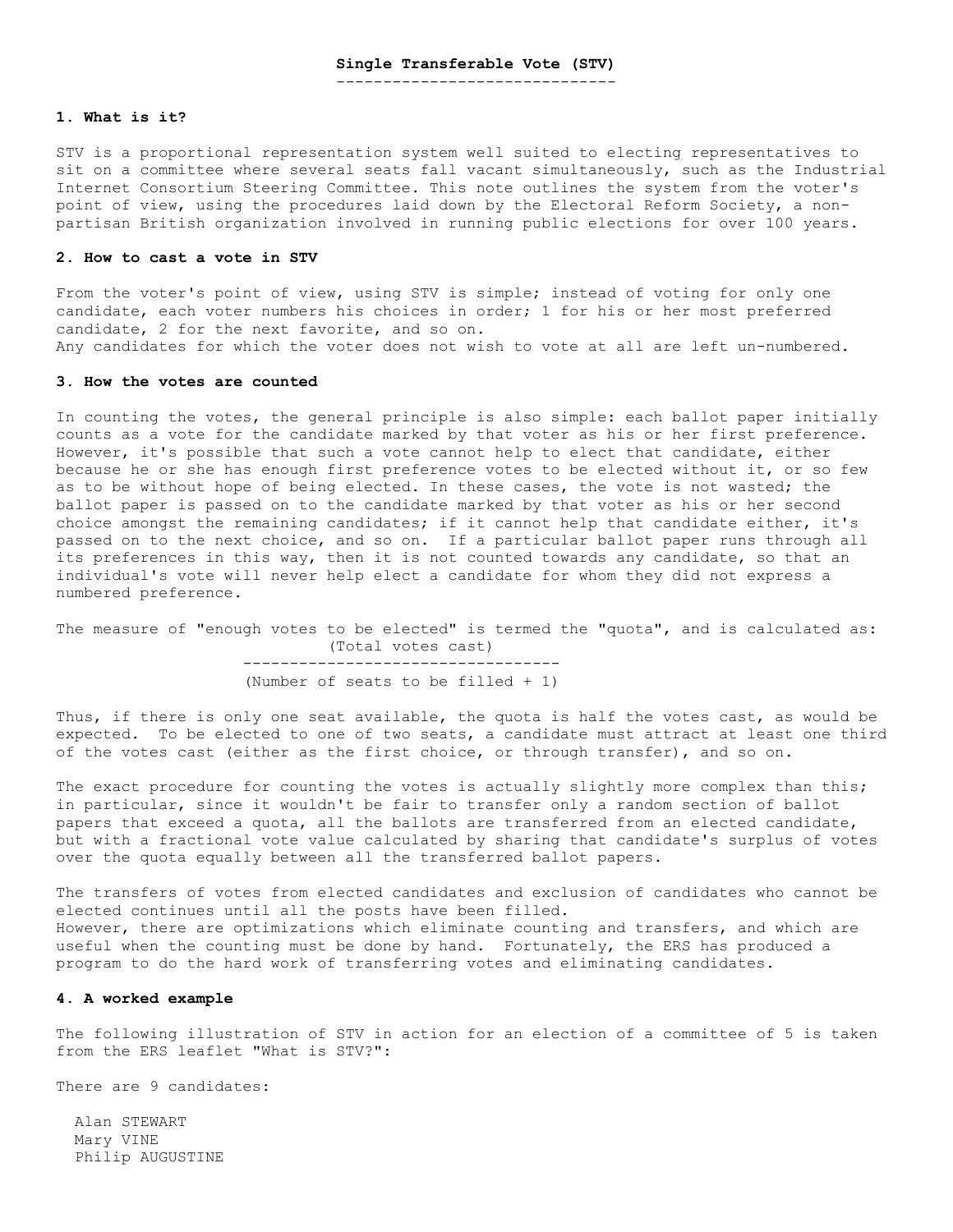Monty COHEN Michael LENNON Peter EVANS Sheila WILCOCKS Tony HARLEY Frank PEARSON First stage: In the example, 647 votes are cast, so the quota is 647/(5+1) = 108 (when rounded up to the next whole number). The tally of first preference votes is: 1st Stage Alan STEWART 66 Mary VINE 48 Philip AUGUSTINE 95 Monty COHEN 55 Michael LENNON 58 Peter EVANS 144 Sheila WILCOCKS 60 Tony HARLEY 91 Frank PEARSON 30 --- 647 Only one candidate, Evans, exceeds the quota at this stage. He is therefore declared elected. Second stage: Evans's surplus of  $(144 - 108) = 36$  votes must now be transferred with a transfer value of  $36/144 = 0.25$  votes each. When Evans' first choice ballots are re-counted on their second preferences, the results are: Second preference votes Transfers as VINE 80 20 COHEN 36 9 PEARSON 16 4 STEWART 8 8 2 HEARLEY 4 1 --- -- 144 36 By transferring Evans' surplus, his vote has been reduced to 108, and the others increased by the above transfer values, giving a new count: 1st Stage 2nd Stage Alan STEWART 66 + 2 = 68 Mary VINE 48 + 20 = 68 Philip AUGUSTINE 95 95 Monty COHEN 55 + 9 = 64<br>Michael LENNON 58 58

Michael LENNON Peter EVANS 144 - 36 = 108 Sheila WILCOCKS 60 60 Tony HARLEY 91 + 1 = 92 Frank PEARSON  $30 + 4 = 34$  --- --- 647 647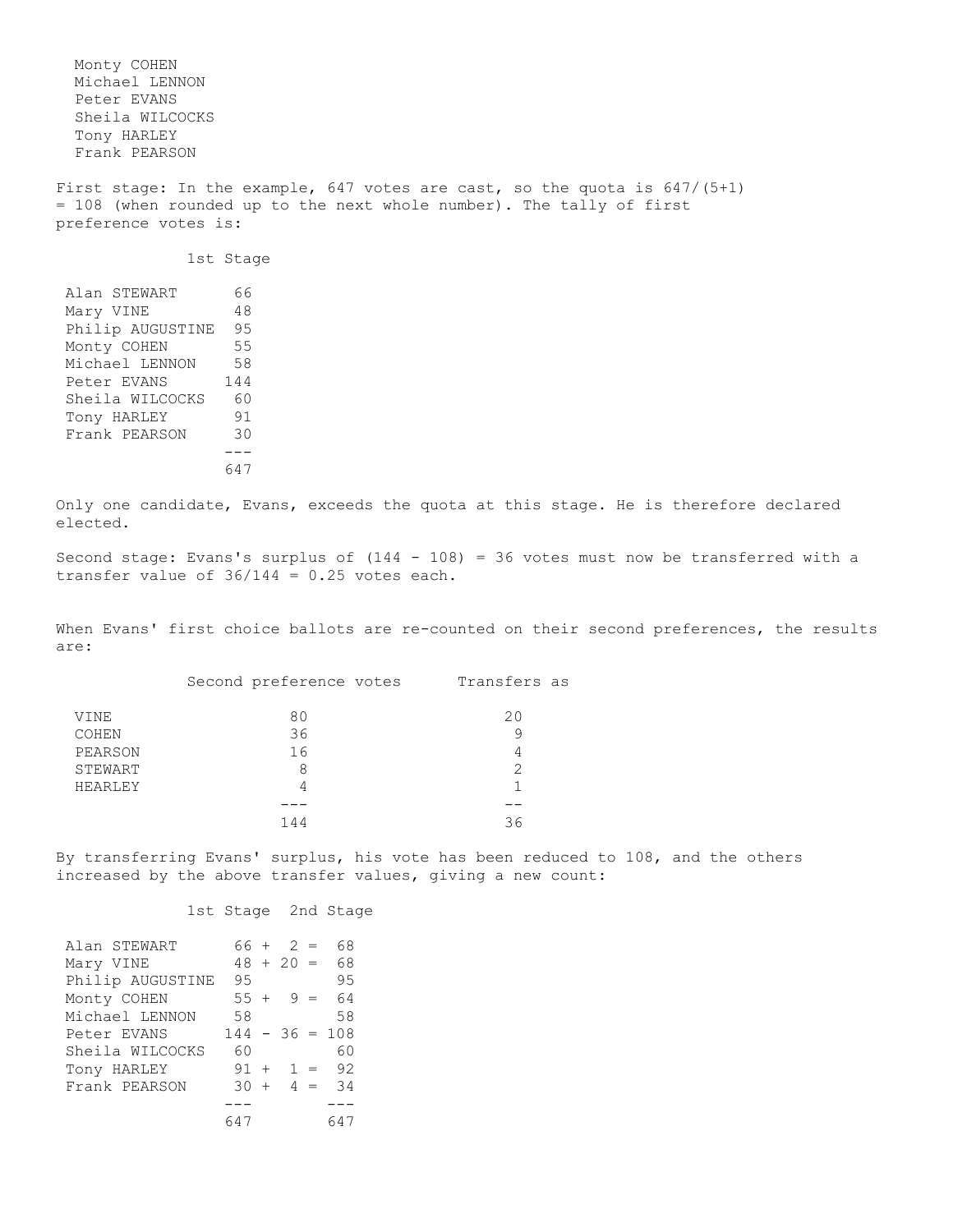At the next stage, the candidate with fewest votes (Pearson) is excluded. His 30 first choice papers are transferred with their full values to their second preferences (or third preferences in the case of any showing Evans as the second choice), and the 16 papers just transferred with value 0.25 are transferred to their third choice candidate. Vine and Cohen receive the equivalent of 23 and 5 votes respectively; Augustine, Harley and Stewart each receive one vote. The equivalent of three votes show no further preference, or preferences only for Evans, already elected, and so are not transferable. This completes the third stage:

1st Stage 2nd Stage 3rd Stage

| Alan STEWART     | 66 +   |     | 2           | $=$ | 68 +             |             | $1 =$ | 69  |
|------------------|--------|-----|-------------|-----|------------------|-------------|-------|-----|
| Mary VINE        |        |     | $48 + 20 =$ |     |                  | $68 + 23 =$ |       | 91  |
| Philip AUGUSTINE | 95     |     |             |     | $95 +$           |             | $1 =$ | 96  |
| Monty COHEN      | $55 +$ |     | 9.          | $=$ | $64 +$           |             | $5 =$ | 69  |
| Michael LENNON   | 58     |     |             |     | 58               |             |       | 58  |
| Peter EVANS      |        |     |             |     | $144 - 36 = 108$ |             |       | 108 |
| Sheila WILCOCKS  | 60     |     |             |     | 60               |             |       | 60  |
| Tony HARLEY      |        |     |             |     | $91 + 1 = 92 +$  |             | $1 =$ | 93  |
| Frank PEARSON    | 30     | $+$ |             |     | $4 = 34 - 34 =$  |             |       | Ω   |
|                  |        |     |             |     |                  |             |       |     |
| Non-transferable |        |     |             |     |                  |             |       | 3   |
|                  |        |     |             |     |                  |             |       |     |
|                  | 647    |     |             |     | 647              |             |       |     |

At the next stage, the candidate with fewest votes (Lennon) is once again eliminated. Of those who listed him as first choice, 46 have chosen Stewart as their next available preference, 6 have chosen Vine, 2 Cohen, and 4 show no available next preference. After the transfer, the tallies now stand at:

1st Stage 2nd Stage 3rd Stage 4th Stage

| Alan STEWART     | 66 +   |         | $2 =$ | $68 +$           | $1 =$       |          |                |             |       | $69 + 46 = 115$ |
|------------------|--------|---------|-------|------------------|-------------|----------|----------------|-------------|-------|-----------------|
| Mary VINE        | 48     | $+20 =$ |       |                  | $68 + 23 =$ | $91 +$   |                |             | $6 =$ | 97              |
| Philip AUGUSTINE | 95     |         |       | $95 +$           | $1 =$       | 96       |                |             |       | 96              |
| Monty COHEN      | $55 +$ |         | $9 =$ |                  | $64 + 5 =$  | $69 +$   |                | $2 =$       |       | 71              |
| Michael LENNON   | 58     |         |       | 58               |             |          |                | $58 - 58 =$ |       | $\cap$          |
| Peter EVANS      |        |         |       | $144 - 36 = 108$ |             | 108      |                |             |       | 108             |
| Sheila WILCOCKS  | 60     |         |       | 60               |             | 60       |                |             |       | 60              |
| Tony HARLEY      |        |         |       | $91 + 1 = 92 +$  | $1 =$       | 93       |                |             |       | 93              |
| Frank PEARSON    | $30 +$ |         |       | $4 = 34 - 34 =$  |             | $\Omega$ |                |             |       | ∩               |
|                  |        |         |       |                  |             |          |                |             |       |                 |
| Non-transferable |        |         |       |                  |             | २        | $\overline{+}$ |             |       |                 |
|                  |        |         |       |                  |             |          |                |             |       |                 |
|                  | 647    |         |       | 647              |             | 647      |                |             |       | 647             |

Since Stewart's total exceeds the quota, he has been elected.